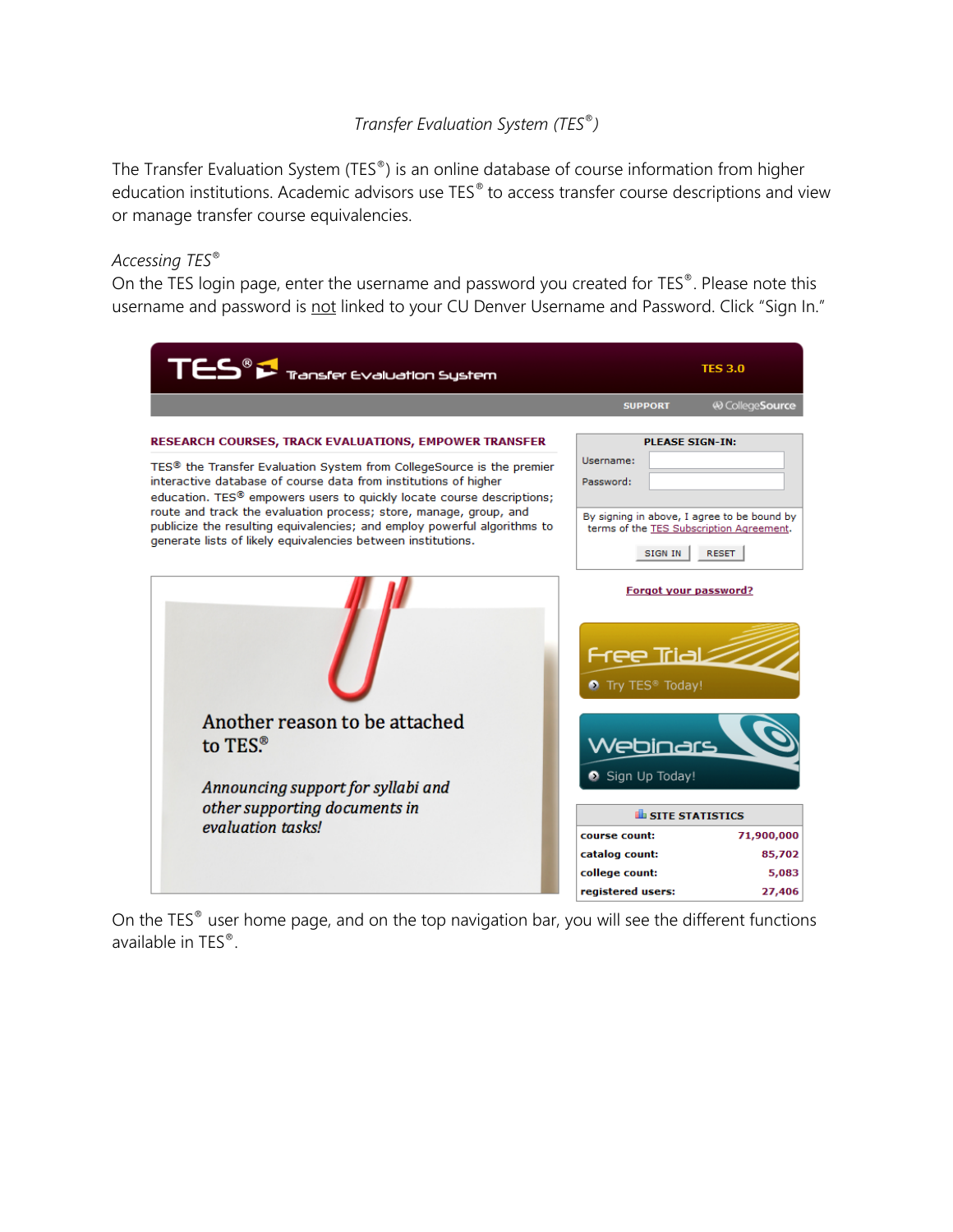| TES® F Tansfer Evaluation System |              | <b>TES 3.0</b> |                |               |               |                   |
|----------------------------------|--------------|----------------|----------------|---------------|---------------|-------------------|
| <b>SEARCH</b>                    | <b>TRACK</b> | <b>MATCH</b>   | <b>SUPPORT</b> | <b>MANAGE</b> | <b>LOGOUT</b> | 49 College Source |

### TES®: TRANSFER EVALUATION SYSTEM

**: CECILIO ALVAREZ** 

**INSTITUTION: UNIVERSITY OF COLORADO DENVER** 

**ACCOUNT:** 



#### **SEARCH**

**TRACK** 

Search for course descriptions from a database containing millions of records. Access complete course details, including course title, course code, and credits. View institution profiles, including accreditation, calendar/unit, and more.



Route course descriptions and proposed equivalencies to faculty and staff for evaluation. Track the approval process and add notes as needed. Store the results as an equivalency, if desired, and the log of evaluation activity for later review.



### **MATCH**

Create and manage course equivalencies between your course inventory and other institutions. Create both simple and complex articulations. Group articulations for uses like program-to-program articulations, general studies packages, or statewide initiatives.



### **MANAGE**

Administer your TES account. Add users, set user rights, customize your public display, export equivalencies, view usage statistics, and more.

The functions advisors use in TES® vary based on the roles and responsibilities in their advising center or department. Most advisors use TES® to view course details and equivalencies, although some advisors are responsible for entering and managing course details and equivalencies TES<sup>®</sup>.

### Searching for Individual Course Information

Advisors can access course descriptions, prerequisite information (when available), and credit information using TES®. On the top, gray navigation bar, click on the "Search" menu. To search for individual course information, click "Course Finder."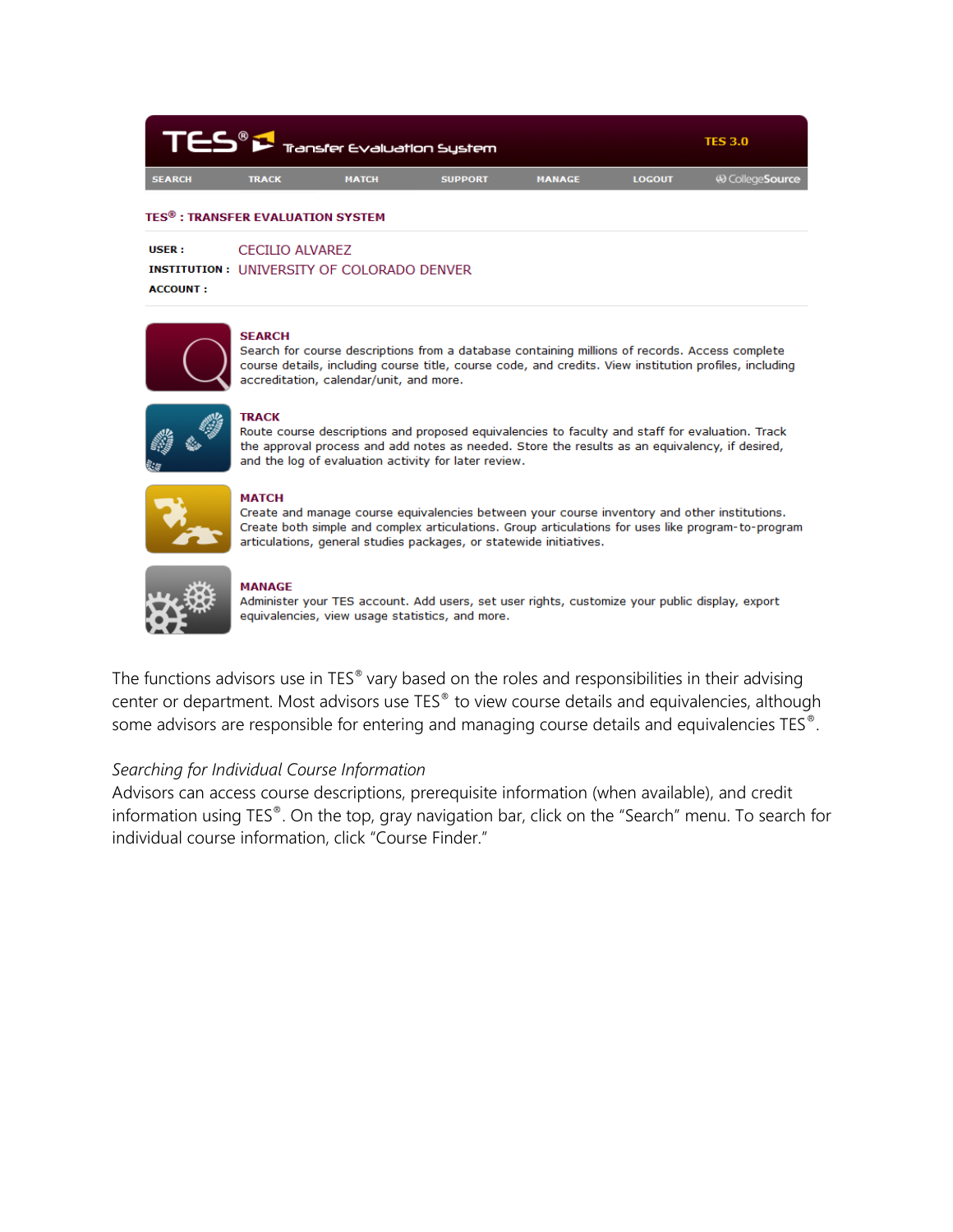| TES <sup>®</sup> > Transfer Evaluation System                              |              | <b>TES 3.0</b>                                                                                                                                            |                |               |               |                  |
|----------------------------------------------------------------------------|--------------|-----------------------------------------------------------------------------------------------------------------------------------------------------------|----------------|---------------|---------------|------------------|
| <b>SEARCH</b>                                                              | <b>TRACK</b> | <b>MATCH</b>                                                                                                                                              | <b>SUPPORT</b> | <b>MANAGE</b> | <b>LOGOUT</b> | 49 CollegeSource |
| <b>COURSE FINDER 1</b>                                                     |              |                                                                                                                                                           |                |               |               |                  |
|                                                                            |              | <b>SEARCH FOR AN INSTITUTION BY NAME:</b><br>$\circledcirc$ U.S. Schools $\circlearrowright$ Non U.S. Schools $\circlearrowright$ All                     | <b>SEARCH</b>  |               |               | Alternate Search |
| Search tips:<br>• Try fewer keywords<br>• Try different keywords<br>button |              | We did not find any institutions for: sdf<br>. Make sure all keywords are spelled correctly<br>• Try broadening search scope by selecting the "all" radio |                |               |               |                  |

Search for an institution by entering the name. You may also select whether an institution is a U.S. School, Non U.S. School. Click on the "Search" button.

|               | $T \boldsymbol{\mathsf{E}} \boldsymbol{\mathsf{S}}^{\scriptscriptstyle{\textcircled{\tiny 8}}} \boldsymbol{\mathsf{P}}$ Transfer Evaluation System |                               | <b>TES 3.0</b> |               |               |                         |  |
|---------------|----------------------------------------------------------------------------------------------------------------------------------------------------|-------------------------------|----------------|---------------|---------------|-------------------------|--|
| <b>SEARCH</b> | <b>TRACK</b>                                                                                                                                       | <b>MATCH</b>                  | <b>SUPPORT</b> | <b>MANAGE</b> | <b>LOGOUT</b> | <b>49 CollegeSource</b> |  |
|               | <b>COURSE FINDER 1</b>                                                                                                                             |                               |                |               |               |                         |  |
|               | <b>SEARCH FOR AN INSTITUTION BY NAME:</b>                                                                                                          |                               |                |               |               |                         |  |
|               | University of Colorado Denver<br>$\odot$ U.S. Schools $\odot$ Non U.S. Schools $\odot$ All                                                         |                               | <b>SEARCH</b>  |               |               | Alternate Search        |  |
|               | <b>SEARCH RESULTS:</b>                                                                                                                             |                               |                |               |               |                         |  |
| $\geq$        |                                                                                                                                                    | UNIVERSITY OF COLORADO DENVER |                |               | <b>DENVER</b> | CO                      |  |

The search result(s) will populate. You may then click on the arrow button icon to the left of the institution name.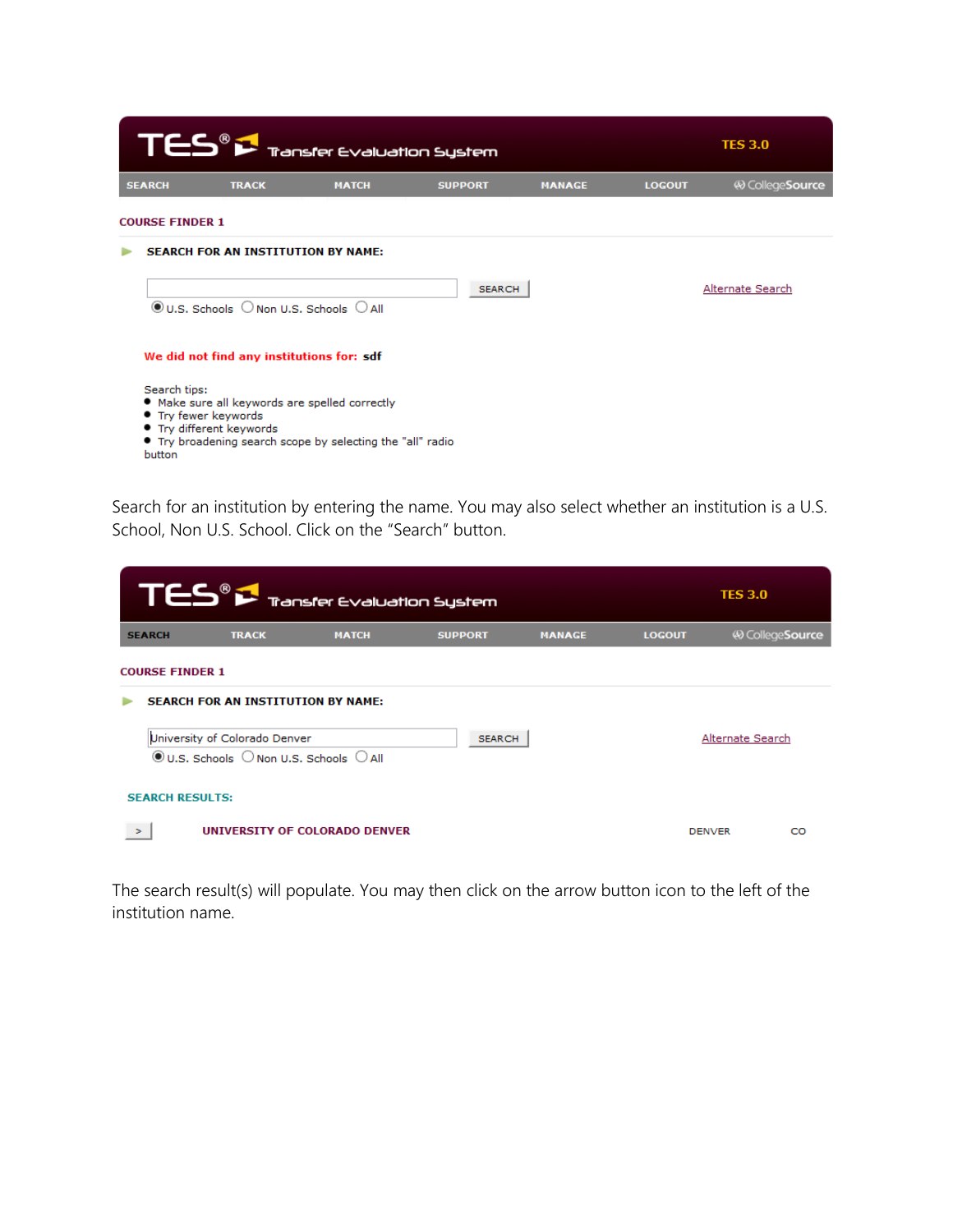|                                                                                                                 | $\mathsf{T}\mathsf{ES}^{\scriptscriptstyle{\textcircled{\tiny 8}}}$ $\mathsf{F}$ Transfer Evaluation System<br><b>TES 3.0</b> |                                         |                                                                                    |               |                    |                   |  |  |  |  |  |  |
|-----------------------------------------------------------------------------------------------------------------|-------------------------------------------------------------------------------------------------------------------------------|-----------------------------------------|------------------------------------------------------------------------------------|---------------|--------------------|-------------------|--|--|--|--|--|--|
| <b>SEARCH</b>                                                                                                   | <b>TRACK</b>                                                                                                                  | <b>MATCH</b>                            | <b>SUPPORT</b>                                                                     | <b>MANAGE</b> | <b>LOGOUT</b>      | <br>CollegeSource |  |  |  |  |  |  |
| <b>COURSE FINDER 2</b>                                                                                          |                                                                                                                               |                                         |                                                                                    |               |                    |                   |  |  |  |  |  |  |
| FIND NEW: INSTITUTION                                                                                           |                                                                                                                               |                                         |                                                                                    |               |                    |                   |  |  |  |  |  |  |
|                                                                                                                 |                                                                                                                               |                                         | <b>INSTITUTION: UNIVERSITY OF COLORADO DENVER</b> DENVER.CO                        |               |                    | m<br><b>Co</b>    |  |  |  |  |  |  |
| SELECT A SPECIFIC COURSE DESCRIPTION DATA SET:<br>UNIVERSITY OF COLORADO DENVER 2014-2015<br><b>SELECT</b><br>v |                                                                                                                               |                                         |                                                                                    |               |                    |                   |  |  |  |  |  |  |
|                                                                                                                 |                                                                                                                               |                                         |                                                                                    |               |                    |                   |  |  |  |  |  |  |
|                                                                                                                 |                                                                                                                               |                                         | COURSE SEARCH: (Search across ALL course description data sets of the institution) |               |                    |                   |  |  |  |  |  |  |
| <b>COURSE CODE</b>                                                                                              | <b>ENGL 1020</b>                                                                                                              |                                         | <b>SEARCH</b>                                                                      |               |                    |                   |  |  |  |  |  |  |
| <b>COURSE TITLE</b>                                                                                             |                                                                                                                               |                                         | <b>SEARCH</b>                                                                      |               |                    |                   |  |  |  |  |  |  |
| <b>VIEW PDF CATALOG:</b>                                                                                        |                                                                                                                               |                                         |                                                                                    |               |                    |                   |  |  |  |  |  |  |
|                                                                                                                 |                                                                                                                               | UNIVERSITY OF COLORADO DENVER 2014-2015 |                                                                                    |               | <b>SELECT</b><br>v |                   |  |  |  |  |  |  |

Using the search options, you may choose the specific catalog year (i.e., data set) you would like to search and you may search by course code (i.e., course prefix *and* number), or you may view a PDF catalog file.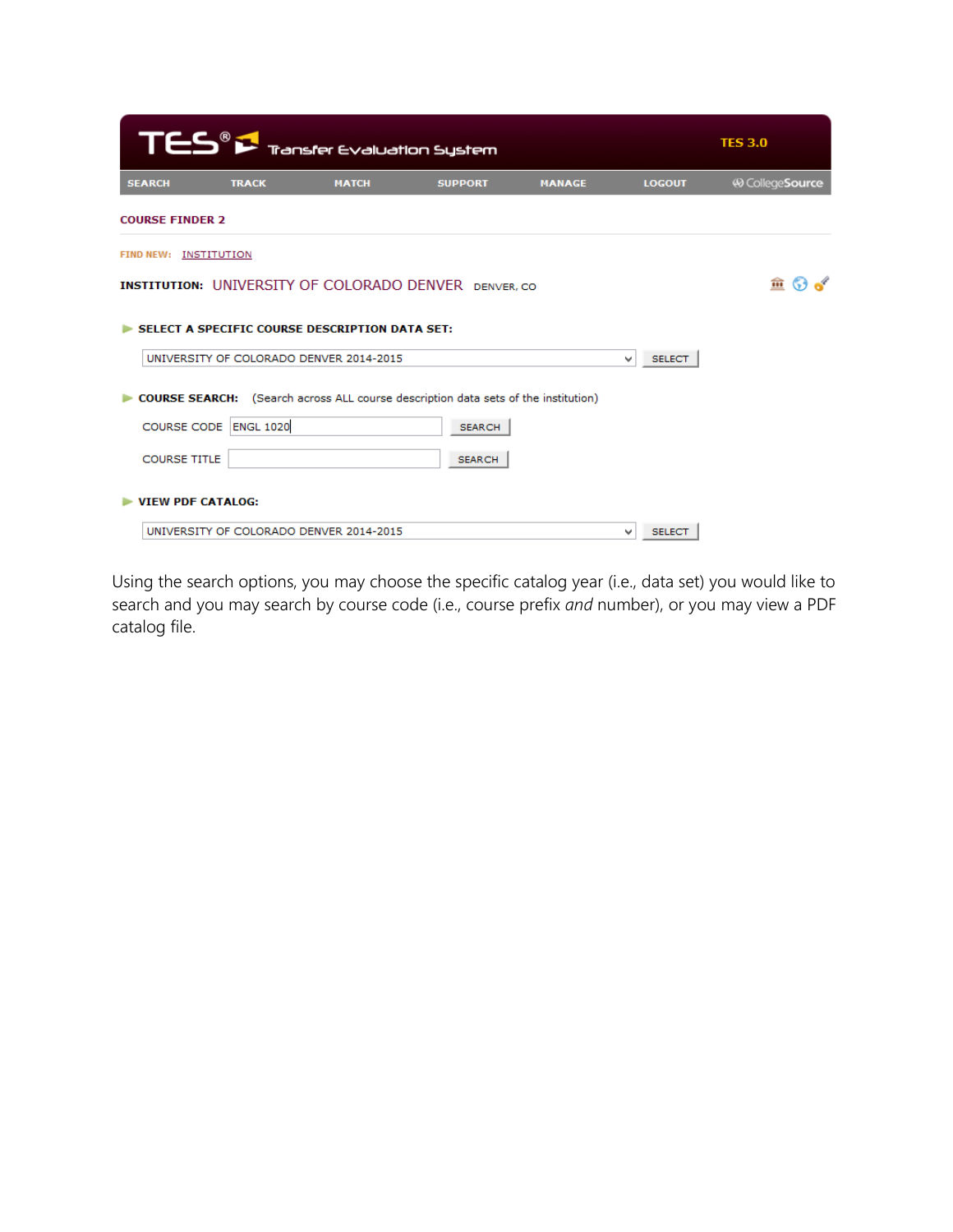|               | $\mathsf{T}\mathsf{ES}^{\scriptscriptstyle{\mathsf{B}}}\mathfrak{S}_{\mathsf{Transfer}\, \mathsf{evaluation}\, \mathsf{System}}$ |              | <b>TES 3.0</b> |               |               |                   |
|---------------|----------------------------------------------------------------------------------------------------------------------------------|--------------|----------------|---------------|---------------|-------------------|
| <b>SEARCH</b> | <b>TRACK</b>                                                                                                                     | <b>MATCH</b> | <b>SUPPORT</b> | <b>MANAGE</b> | <b>LOGOUT</b> | 49 College Source |
|               |                                                                                                                                  |              |                |               |               |                   |

 $\hat{m}$   $\odot$  of

**COURSE FINDER 6** 

#### FIND NEW: INSTITUTION -> COURSE

### **INSTITUTION: UNIVERSITY OF COLORADO DENVER DENVER, CO. SEARCH TERM: ENGL 1020**

|                          | <b>COURSE CODE</b>                         | <b>COURSE TITLE</b>        |   | <b>UNITS DATA SET</b> |
|--------------------------|--------------------------------------------|----------------------------|---|-----------------------|
| <b>ENGLISH</b>           |                                            |                            |   |                       |
|                          | <b>ENGL 1020</b>                           | <b>Core Composition I</b>  | з | 14/15                 |
|                          | <b>ENGL 1020</b>                           | <b>Core Composition I</b>  | 3 | 14/15                 |
|                          | <b>ENGL 1020</b>                           | <b>Core Composition I</b>  | з | 13/14                 |
|                          | <b>ENGL 1020</b>                           | Core Composition I         | 3 | 12/13                 |
|                          | <b>ENGL 1020</b>                           | Core Composition I         | з | 11/12                 |
|                          | <b>ENGL 1020</b>                           | Core Composition I         | з | 10/11                 |
| ⊔                        | <b>ENGL 1020</b>                           | Core Composition I: CO1    | 3 | 09/10                 |
|                          | <b>ENGLISH (LIBERAL ARTS AND SCIENCES)</b> |                            |   |                       |
|                          | <b>ENGL 1020</b>                           | Core Composition I: GT-CO1 | з | 08/09                 |
| <b>ENGLISH</b>           |                                            |                            |   |                       |
|                          | <b>ENGL 1020</b>                           | Core Composition I: GT-CO1 | 3 | 07/08                 |
|                          | <b>ENGLISH (LIBERAL ARTS AND SCIENCES)</b> |                            |   |                       |
|                          | <b>ENGL 1020</b>                           | <b>Core Composition I</b>  | 3 | 06/07                 |
| <b>ENGLISH</b>           |                                            |                            |   |                       |
|                          | <b>ENGL 1020</b>                           | Core Composition I         | 3 | 05/06                 |
|                          | <b>ENGLISH (LIBERAL ARTS AND SCIENCES)</b> |                            |   |                       |
|                          | <b>ENGL 1020</b>                           | Core Composition I.        | 3 | 04/05                 |
| ш                        | <b>ENGL 1020</b>                           | Core Composition I         | 3 | 03/04                 |
| <b>ENGLISH</b>           |                                            |                            |   |                       |
|                          | <b>ENGL 1020</b>                           | Core Composition I         | з | 02/03                 |
| $\Box$                   | <b>ENGL 1020</b>                           | <b>Core Composition I</b>  | з | 01/02                 |
| $\overline{\phantom{a}}$ | <b>ENGL 1020</b>                           | Core Composition I         | 3 | 00/01                 |
|                          | <b>ENGL 1020</b>                           | Core Composition I         | з | 99/00                 |
|                          | <b>ENGL 1020</b>                           | <b>Core Composition I</b>  | з | 98/99                 |
|                          | <b>ENGL 1020</b>                           | Core Composition L         | з | 96/97                 |
|                          | <b>ENGL 1020</b>                           | <b>Core Composition I</b>  | з | 94/95                 |

### **TOTAL: 20**

Searching by course code (i.e., course prefix and number) should yield the specific course matching the search criteria, listed by data set (i.e., catalog year). To view course information for a specific year, check the corresponding box and click the "View" button, to the right of the data set. The following page will display course description, prerequisite (if available), credit, department, and catalog year information.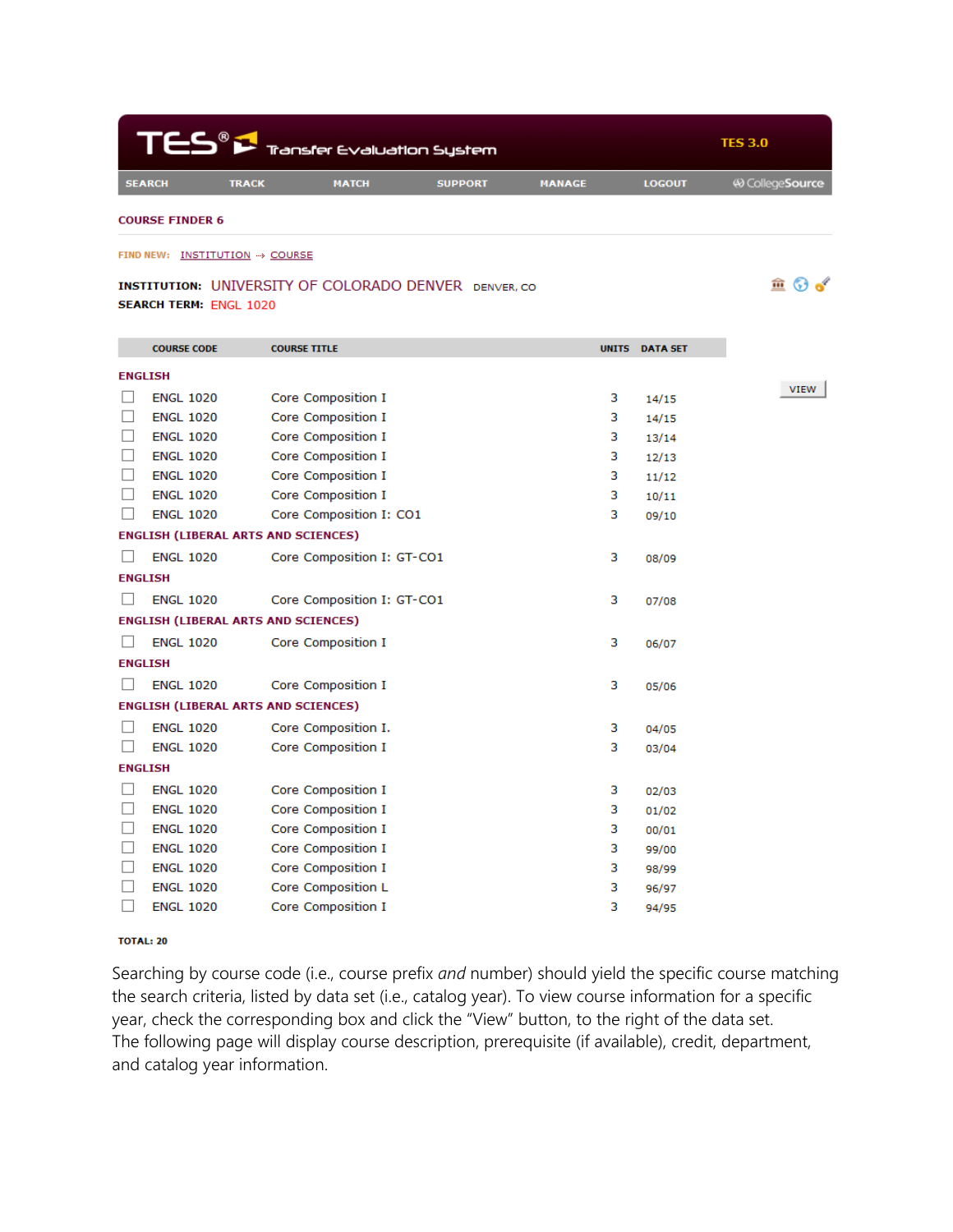| $\mathsf{T}\mathsf{ES}^{\scriptscriptstyle{\textcircled{\tiny{\#}}}}$ Transfer Evaluation System |                | <b>TES 3.0</b> |                                                                                                                                                                                                                                                                                                                                                                                                                                |               |                                       |                          |
|--------------------------------------------------------------------------------------------------|----------------|----------------|--------------------------------------------------------------------------------------------------------------------------------------------------------------------------------------------------------------------------------------------------------------------------------------------------------------------------------------------------------------------------------------------------------------------------------|---------------|---------------------------------------|--------------------------|
| <b>SEARCH</b>                                                                                    | <b>TRACK</b>   | <b>MATCH</b>   | <b>SUPPORT</b>                                                                                                                                                                                                                                                                                                                                                                                                                 | <b>MANAGE</b> | <b>LOGOUT</b>                         | <b>49 College Source</b> |
| <b>COURSE FINDER 7</b>                                                                           |                |                |                                                                                                                                                                                                                                                                                                                                                                                                                                |               |                                       |                          |
| FIND NEW: INSTITUTION -> COURSE                                                                  |                |                |                                                                                                                                                                                                                                                                                                                                                                                                                                |               |                                       |                          |
| <b>SEARCH TERM: FNGL 1020</b>                                                                    |                |                | <b>INSTITUTION: UNIVERSITY OF COLORADO DENVER</b> DENVER.CO                                                                                                                                                                                                                                                                                                                                                                    |               |                                       | <b>≙ ⊙√ ≞</b> ⊠          |
| <b>ENGL 1020 CORE COMPOSITION I</b>                                                              |                |                |                                                                                                                                                                                                                                                                                                                                                                                                                                |               |                                       |                          |
| quaranteed transfer, GT-C01.                                                                     |                |                | Provides opportunities to write for different purposes and audiences, with an emphasis on learning how to<br>respond to various rhetorical situations; improving critical thinking, reading, and writing abilities;<br>understanding various writing processes; and gaining a deeper knowledge of language conventions. Max<br>hours: 3 Credits. GT: Course is approved by the Colorado Dept of Higher Education for statewide |               |                                       |                          |
| <b>UNITS:</b>                                                                                    | з.             |                |                                                                                                                                                                                                                                                                                                                                                                                                                                |               |                                       |                          |
| <b>DEPARTMENT:</b>                                                                               | <b>FNGLISH</b> |                |                                                                                                                                                                                                                                                                                                                                                                                                                                |               |                                       |                          |
| <b>SRC CATALOG:</b>                                                                              |                |                | 2014-2015 University of Colorado Denver                                                                                                                                                                                                                                                                                                                                                                                        |               | <b>VERSION HISTORY: 94/95 - 14/15</b> |                          |
|                                                                                                  |                |                |                                                                                                                                                                                                                                                                                                                                                                                                                                |               |                                       |                          |
|                                                                                                  |                |                |                                                                                                                                                                                                                                                                                                                                                                                                                                |               |                                       |                          |

# *Searching for Course Equivalency Information*

Advisors can access course equivalencies for specific courses using TES®. On the top, gray navigation bar, click on the "Search" menu. To search for individual course information, click "Equivalency Finder."

| $\mathsf{T}\mathsf{ES}^{\scriptscriptstyle{\textcircled{\tiny 8}}}$ $\blacktriangleright$ Transfer Evaluation System |                                       |   |                                                    |   |              |   |   |   |              |   |   |   | <b>TES 3.0</b> |              |   |             |               |   |   |   |               |   |   |   |   |                             |
|----------------------------------------------------------------------------------------------------------------------|---------------------------------------|---|----------------------------------------------------|---|--------------|---|---|---|--------------|---|---|---|----------------|--------------|---|-------------|---------------|---|---|---|---------------|---|---|---|---|-----------------------------|
| <b>SEARCH</b>                                                                                                        |                                       |   |                                                    |   | <b>TRACK</b> |   |   |   | <b>MATCH</b> |   |   |   | <b>SUPPORT</b> |              |   |             | <b>MANAGE</b> |   |   |   | <b>LOGOUT</b> |   |   |   |   | <br>CollegeSource           |
|                                                                                                                      | <b>EQUIVALENCY FINDER</b>             |   |                                                    |   |              |   |   |   |              |   |   |   |                |              |   |             |               |   |   |   |               |   |   |   |   |                             |
|                                                                                                                      | <b>FIND TRANSFER COLLEGE BY NAME:</b> |   |                                                    |   |              |   |   |   |              |   |   |   |                |              |   |             |               |   |   |   |               |   |   |   |   |                             |
|                                                                                                                      | <b>SEARCH</b>                         |   |                                                    |   |              |   |   |   |              |   |   |   |                |              |   |             |               |   |   |   |               |   |   |   |   |                             |
|                                                                                                                      |                                       |   | <b>ALPHABETICAL INDEX:</b>                         |   |              |   |   |   |              |   |   |   |                |              |   |             |               |   |   |   |               |   |   |   |   |                             |
| A                                                                                                                    | В                                     | C | D                                                  | Е | E            | G | H | 1 | J            | К | L | м | N              | $\mathbf{o}$ | P | $\mathbf Q$ | R             | s | т | U | V             | W | x | Y | z | [ALL]                       |
|                                                                                                                      |                                       |   | <b>CREDITS FROM:</b>                               |   |              |   |   |   |              |   |   |   |                |              |   |             |               |   |   |   |               |   |   |   |   | <b>PAGE:</b> $1$ OF 26 $>>$ |
| $\geq$                                                                                                               |                                       |   | <b>ABILENE CHRISTIAN UNIVERSITY ABILENE, TX</b>    |   |              |   |   |   |              |   |   |   |                |              |   |             |               |   |   |   |               |   |   |   |   |                             |
| ×                                                                                                                    |                                       |   | <b>ADAMS STATE UNIVERSITY ALAMOSA, CO</b>          |   |              |   |   |   |              |   |   |   |                |              |   |             |               |   |   |   |               |   |   |   |   |                             |
| $\geq$                                                                                                               |                                       |   | <b>ADIRONDACK COMMUNITY COLLEGE QUEENSBURY, NY</b> |   |              |   |   |   |              |   |   |   |                |              |   |             |               |   |   |   |               |   |   |   |   |                             |
| $\geq$                                                                                                               |                                       |   | AIB COLLEGE OF BUSINESS DES MOINES, IA             |   |              |   |   |   |              |   |   |   |                |              |   |             |               |   |   |   |               |   |   |   |   |                             |
| ×                                                                                                                    |                                       |   | AIMS COMMUNITY COLLEGE GREELEY, CO.                |   |              |   |   |   |              |   |   |   |                |              |   |             |               |   |   |   |               |   |   |   |   |                             |